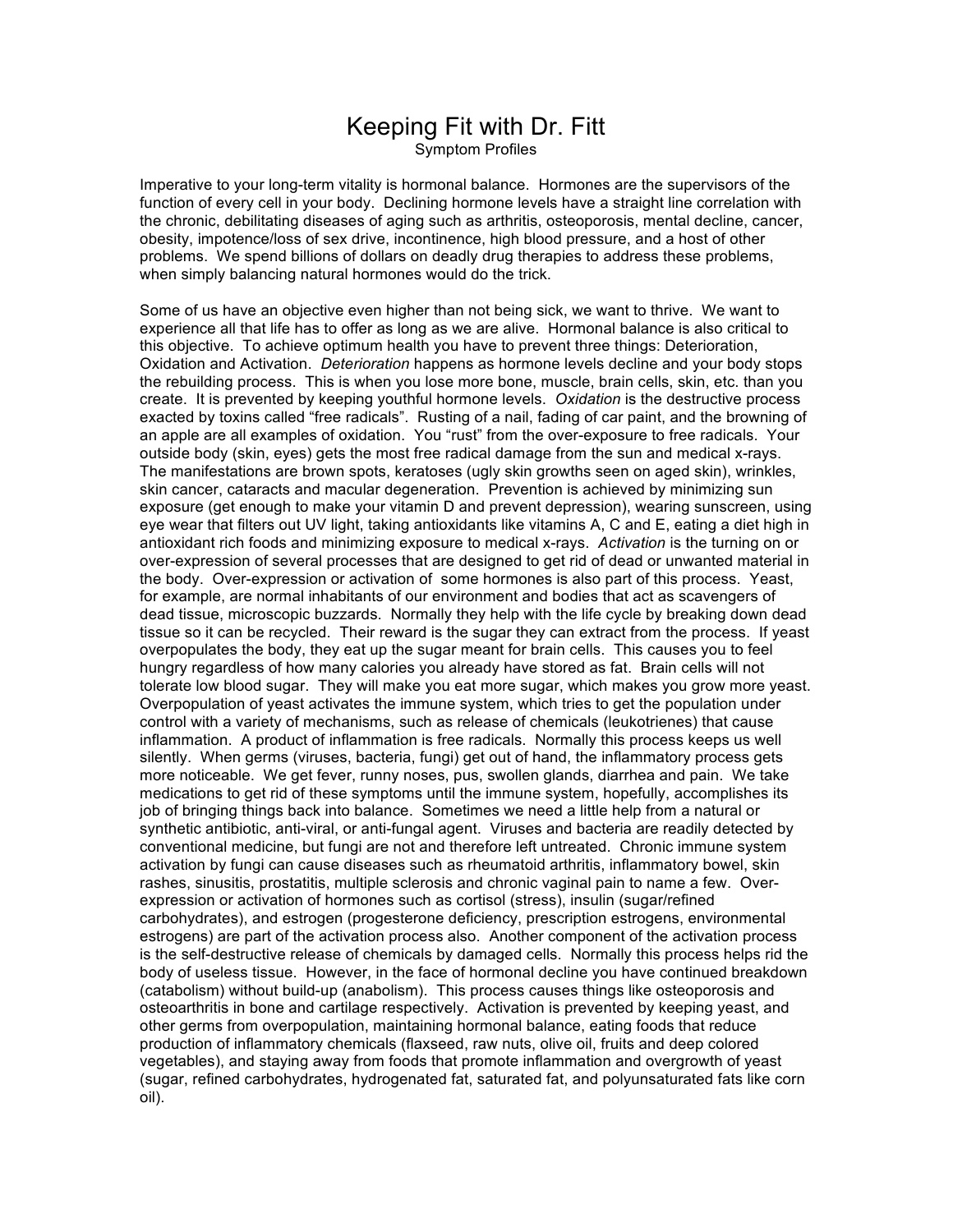Using the attached symptom profiles will help you assess if you have a hormonal imbalance or yeast imbalance. If you do, the next step is to find a healthcare professional that can help you get back in balance.

Yours in great health,

Roby D. Mitchell, M.D. (Dr. Fitt)

### *Please note: all questions on the enclosed forms pertain to both male and female patients. Therefore, in order to best address your health concerns, please make sure each form is filled out completely.*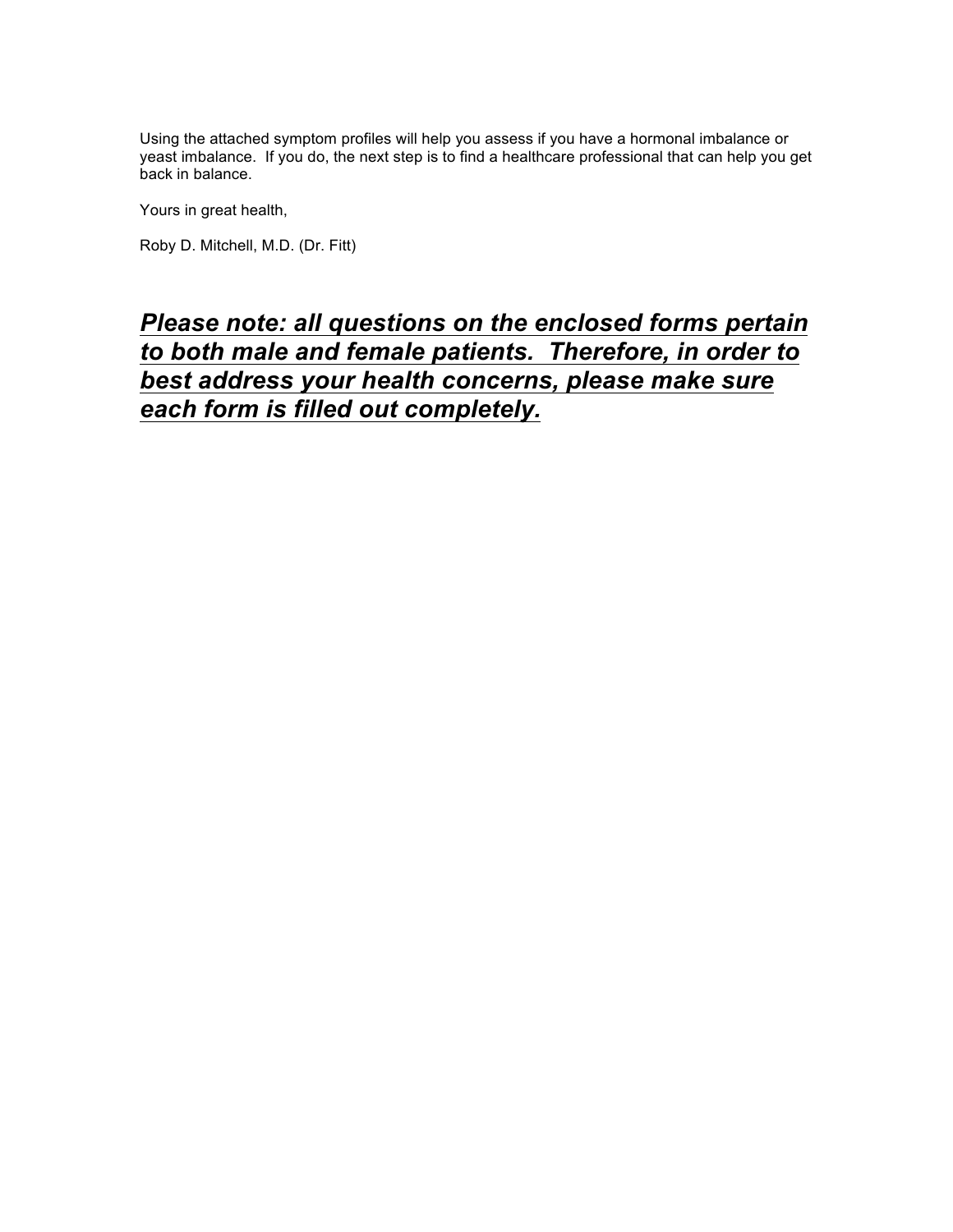### **Low Adrenals**SIGNS, SYMPTOMS AND ASSOCIATIONS OF LOW ADRENALS

| Infertility                                                | Allergies or asthma that started as<br>an adult | Joint pain                                               |
|------------------------------------------------------------|-------------------------------------------------|----------------------------------------------------------|
| <b>Frequent infections</b>                                 | Chronic fatigue                                 | Fibromyalgia                                             |
| Hypoglycemia (low blood sugar<br>episodes)                 | Cravings for sweets                             | Shakiness relieved by eating                             |
| <b>Dizziness</b>                                           | Moodiness                                       | Recurrent infections that take a long<br>time to resolve |
| A lot of stress in your life before<br>your symptoms began | Low blood pressure                              | Dizziness upon first standing                            |
| Food craving or sensitivities                              | Post partum depression                          | Depression                                               |
| <b>PMS</b>                                                 | Poor perspiration                               | Poor concentration                                       |
| Irritability                                               |                                                 |                                                          |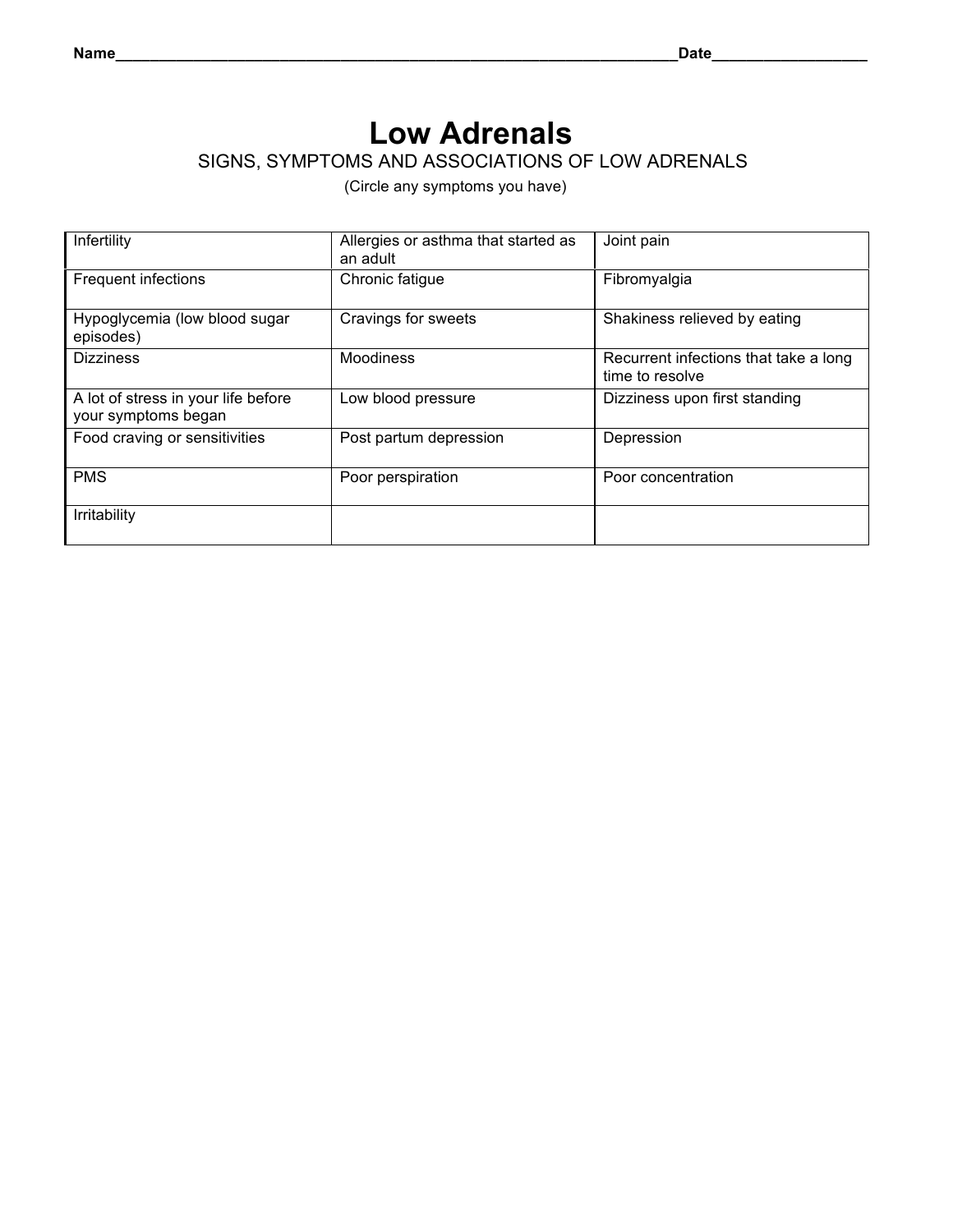### **Estrogen Deficiency**SIGNS, SYMPTOMS AND ASSOCIATIONS OF ESTROGEN DEFICIENCY

| Hot flashes                                         | Night sweats                 | Vaginal dryness                   |
|-----------------------------------------------------|------------------------------|-----------------------------------|
| Mood swings (mostly irritability and<br>depression) | Mental fuzziness             | Vaginal and/or bladder infections |
| Incontinence; recurrent urinary tract<br>infections | Vaginal wall thinning        | Decreased sexual response         |
| Vision changes                                      | Trouble expressing thought   | Memory loss                       |
| Low HDL                                             | Decreased menstrual bleeding | Decreased fullness in breast      |
| Wrinkling of skin                                   | Losing track of thoughts     |                                   |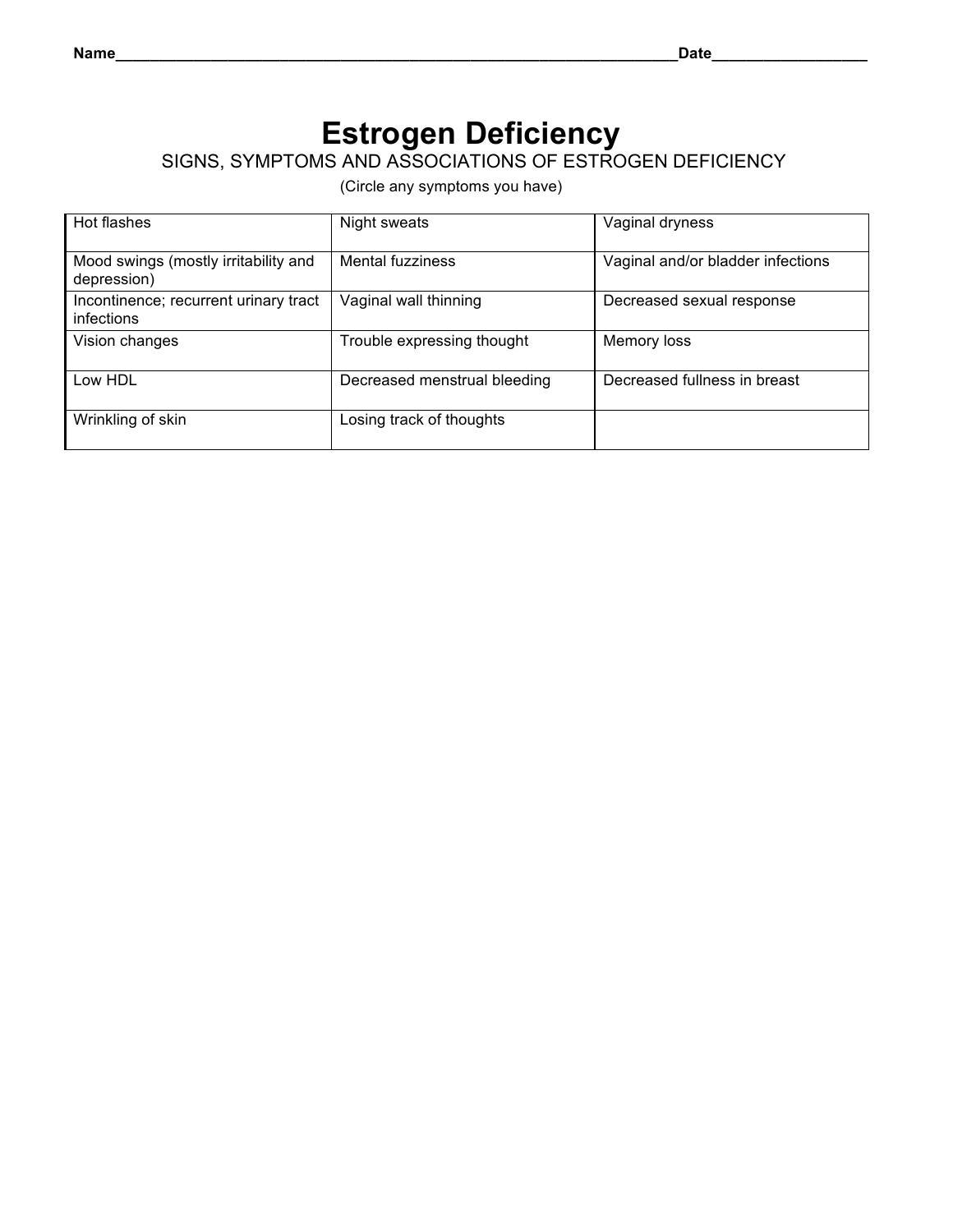### **Growth Hormone Deficiency**

#### SIGNS, SYMPTOMS AND ASSOCIATIONS OF GROWTH HORMONE DEFICIENCY

| Permanent fatigue               | Easy exhaustion when physically<br>busy          | Poor resistance to stress      |
|---------------------------------|--------------------------------------------------|--------------------------------|
| Depression                      | Low resistance when staying up<br>after midnight | Low self esteem                |
| Sense of powerlessness          | Poor sociability                                 | Anxiety                        |
| Complacency                     | <b>Emotional instability</b>                     | Grumpy                         |
| Sagging cheeks                  | Wrinkled face                                    | Pouches under the eyes         |
| Loose skin folds under the chin | Drooping triceps                                 | Floppy belly                   |
| Poor muscle tone                | Wrinkled hands                                   | Fatty cushions above the knees |
| Thinned skin or sagging skin    | Obesity                                          | Thin hair                      |
| Thin lips                       | Receding gum line                                | Trouble losing weight          |
| Age over 40                     | Can't gain muscle with exercise                  | Feel old                       |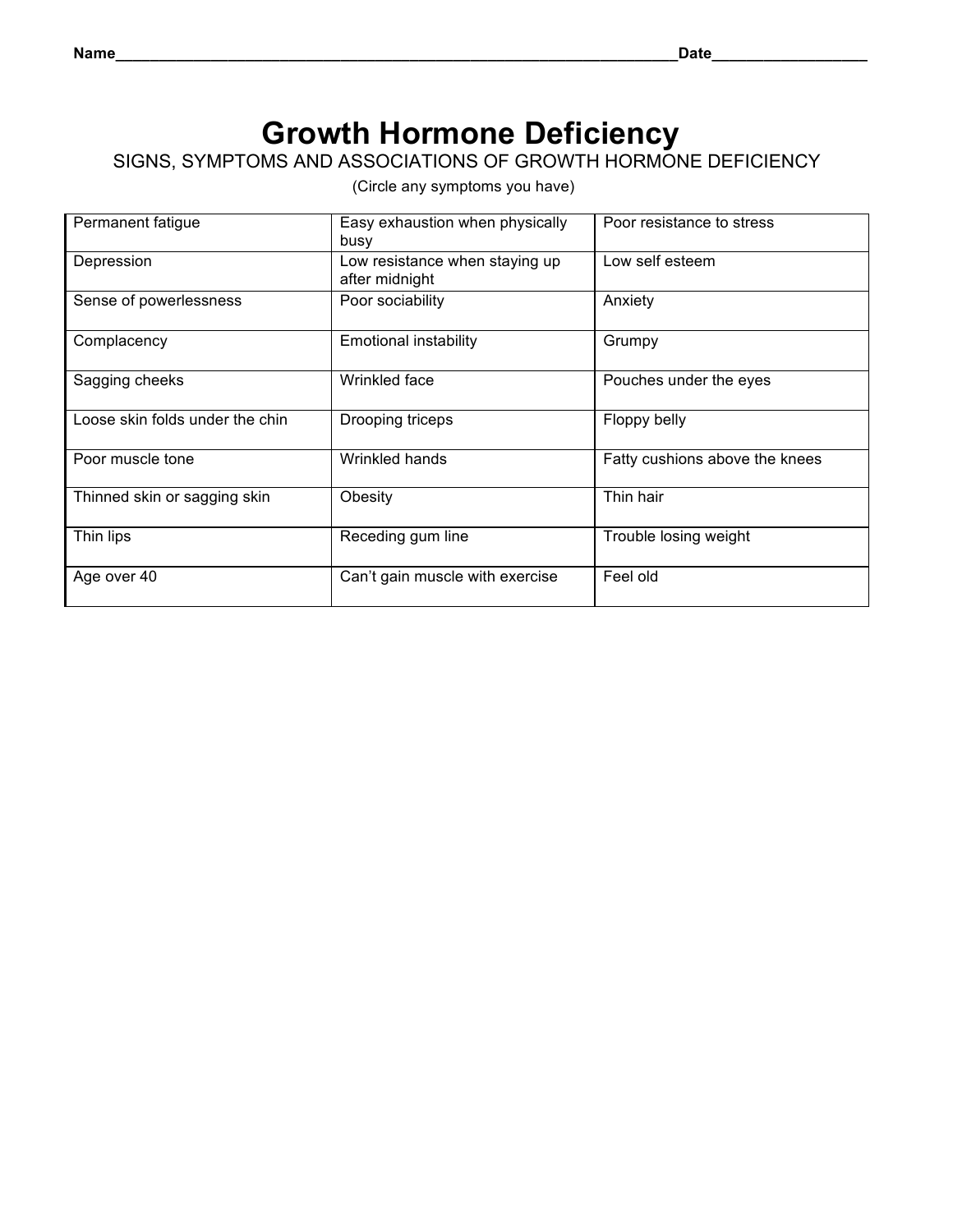# **Progesterone Deficiency**

### SIGNS, SYMPTOMS AND ASSOCIATIONS OF PROGESTERONE DEFICIENCY

| Abdominal bloating or swelling              | Acne                                     | Angry outbursts               |
|---------------------------------------------|------------------------------------------|-------------------------------|
| Anxiety                                     | Appetite changes,<br>decreased/increased | Asthmatic attacks             |
| Avoidance of social activities              | Backache                                 | <b>Bladder irritation</b>     |
| <b>Bleeding gums</b>                        | Breast swelling/tenderness               | <b>Bruising</b>               |
| <b>Clumsiness</b>                           | Confusion                                | Conjunctivitis                |
| Constipation                                | Cramps                                   | Craving salty foods           |
| Craving sweet foods                         | Crying spells                            | Decreased hearing             |
| Decreased productivity at school or<br>work | Decreased sex drive                      | Depression                    |
| Distractibility                             | <b>Dizziness</b>                         | <b>Drowsiness</b>             |
| Dull abdominal pain                         | Eye pain                                 | Facial swelling               |
| Fatigue                                     | Fear of going out alone<br>(agoraphobia) | Fear of losing control        |
| Finger swelling                             | Food sensitivity                         | Forgetfulness                 |
| Generalized aches and pains                 | Headaches                                | Herpes (cold sores)           |
| Hives or rashes                             | Hot flashes                              | Increased alcohol consumption |
| Increased sensitivity to light              | Increased sensitivity to noise           | Inefficiency                  |
| Indecision                                  | Insomnia                                 | Irritability                  |
| Joint pains                                 | Leg cramps                               | Leg swelling                  |
| Mood swings                                 | Mouth sores                              | Muscle aches or tenderness    |
| Nausea                                      | Palpitations                             | Panic attacks                 |
| Poor coordination                           | Poor judgment                            | Poor memory                   |
| Post partum depression                      | Restlessness                             | Ringing in ears               |
| Runny nose                                  | Seizures                                 | Sinusitis                     |
| Sore throat                                 | Spots in front of eyes                   | Suspiciousness                |
| <b>Tearfulness</b>                          | Tension                                  | Tingling in hands and feet    |
| <b>Tremors</b>                              | Visual changes                           | Vomiting                      |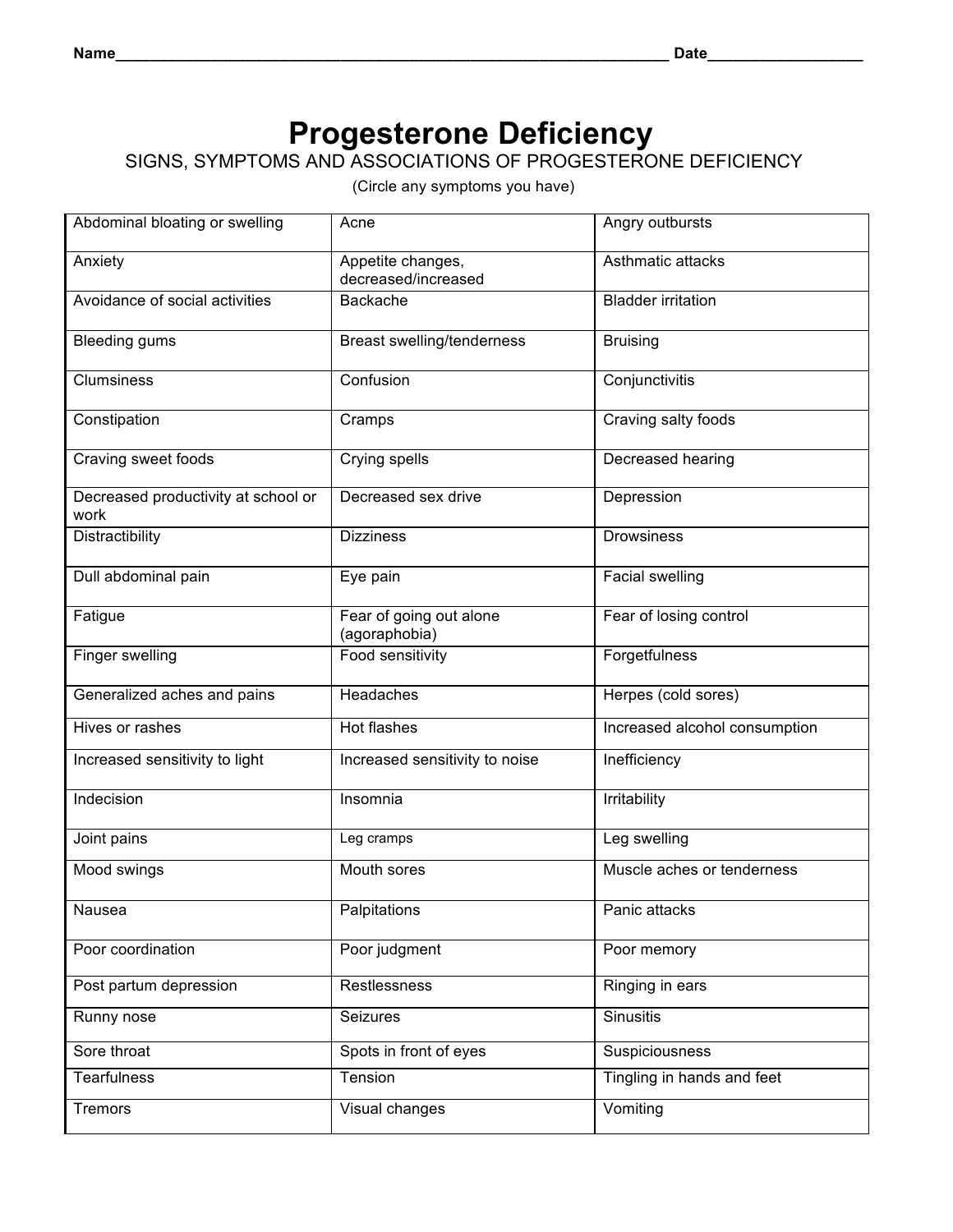# **Yeast Overgrowth**

SIGNS, SYMPTOMS AND ASSOCIATIONS OF YEAST OVERGROWTH

#### **HISTORY**:

(Answer Yes or No)

- Have you taken tetracyclines or other antibiotics for acne for 1 month or longer?
- Have you at any time in your life taken broad-spectrum antibiotics or other antibacterial medication for respiratory, urinary or other infections for 2 months or longer, or in shorter courses, 4 or more times in a 1-year period?
- 
- Have you at any time in your life been bothered by persistent prostatitis, vaginitis or other problems affecting your reproductive organs?
- Have you taken a broad-spectrum antibiotic drug even in a single dose?<br>
Have you at any time in your life been bothered by persistent prostatitis, va<br>
problems affecting your reproductive organs?<br>
Are you bothered by mem Are you bothered by memory or concentration problems – do you sometimes feel spaced out?
- Do you feel "sick all over" yet, despite visits to many different physicians, the causes haven't been found? Have you been pregnant?
- Have you taken birth control pills?
- Have you taken steroids orally, by injection or inhalation?
- Does exposure to perfumes, insecticides, fabric shop odors and other chemicals provoke symptoms?
- Does tobacco smoke really bother you?
- Are your symptoms worse on damp, muggy days or in moldy places?
- Have you had athlete's foot, ring worm, "jock itch" or other chronic fungus infections of the skin or nails? Do you crave sugar?
- 

#### **Check the following symptoms you have:**

| Fatigue or lethargy                  | Prostatitis                                  |
|--------------------------------------|----------------------------------------------|
| Feeling of being "drained"           | Impotence                                    |
| Depression or manic depression       | Loss of sexual desire or feeling             |
| Numbness, burning or tingling        | Endometriosis or infertility                 |
| Muscle aches                         | Cramps and/or other menstrual irregularities |
| Muscle weakness or paralysis         | Premenstrual tension                         |
| Pain and/or swelling in joints       | Attacks of anxiety or crying                 |
| Headache                             | Cold hands or feet, low body temperature     |
| Abdominal pain                       | Hypothyroidism                               |
| Constipation and/or diarrhea         | Shaking or irritable when hungry             |
| Bloating, belching or intestinal gas | Cystitis or interstitial cystitis            |
|                                      |                                              |

**Name**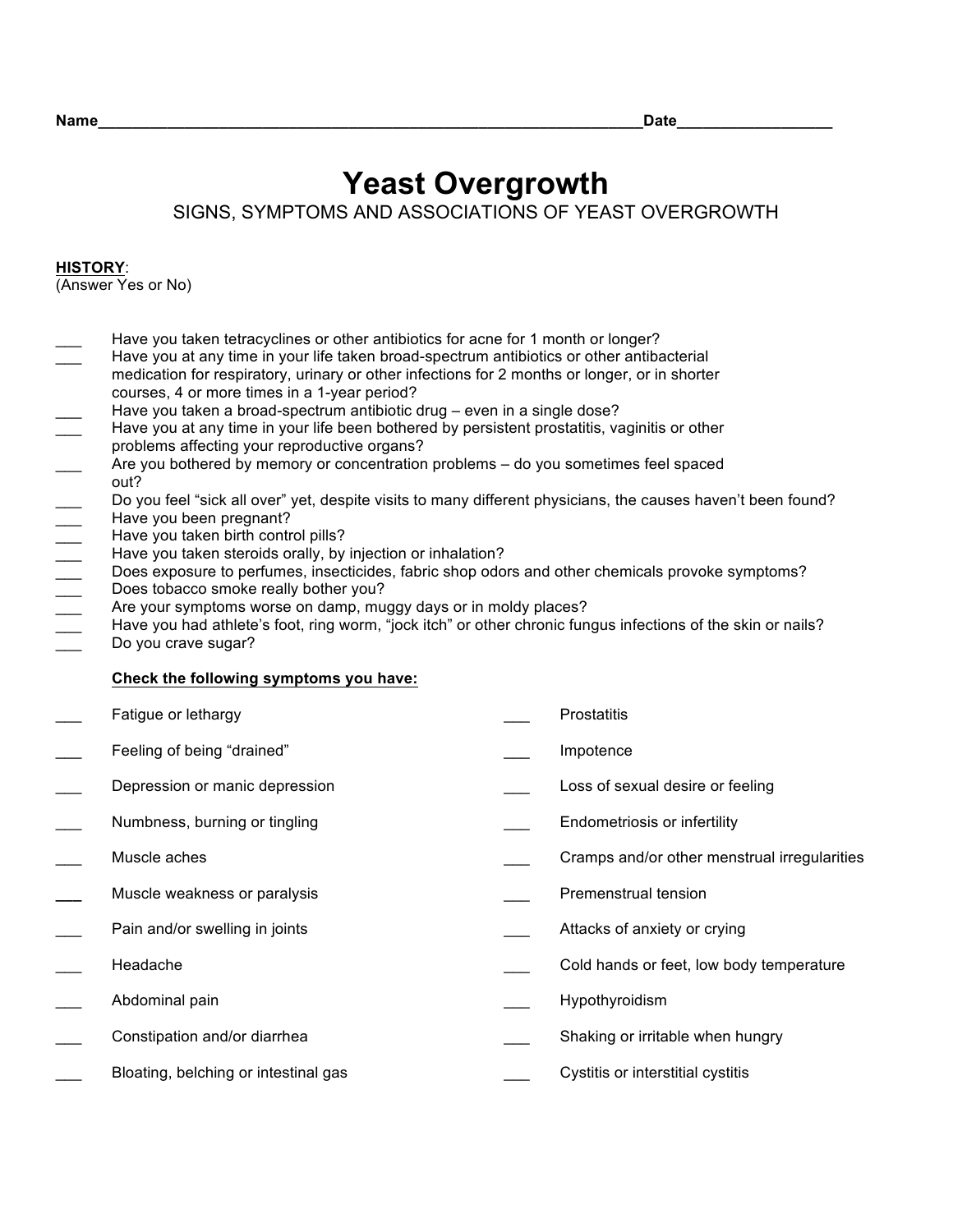| Troublesome vaginal burning, itching or discharge  | Drowsiness, including inappropriate drowsiness            |
|----------------------------------------------------|-----------------------------------------------------------|
| <b>Irritability</b>                                | Incoordination                                            |
| Frequent mood swings                               | Insomnia                                                  |
| Dizziness/loss of balance                          | Pressure above earsfeeling of head swelling               |
| Sinus problemstenderness of cheekbones or forehead | Tendency to bruise easily                                 |
| Eczema                                             | Itching eyes                                              |
| Psoriasis                                          | Chronic hives (urticaria)                                 |
| Indigestion or heartburn                           | Sensitivity to milk, wheat, corn or other common<br>foods |
| Mucus in stools                                    | Rectal itching                                            |
| Dry mouth or throat                                | Mouth rashes, including "white" tongue                    |
| <b>Bad breath</b>                                  | Foot, hair or body odor not relieved by washing           |
| Nasal congestion or postnasal drip                 | Sore throat                                               |
| Laryngitis, loss of voice                          | Cough or recurrent bronchitis                             |
| Pain or tightness in chest                         | Wheezing or shortness of breath                           |
| Urinary frequency or urgency                       | Burning on urination                                      |
| Spots in front of eyes or erratic vision           | Burning or tearing eyes                                   |
| Recurrent infections or fluid in ears              | Ear pain or deafness                                      |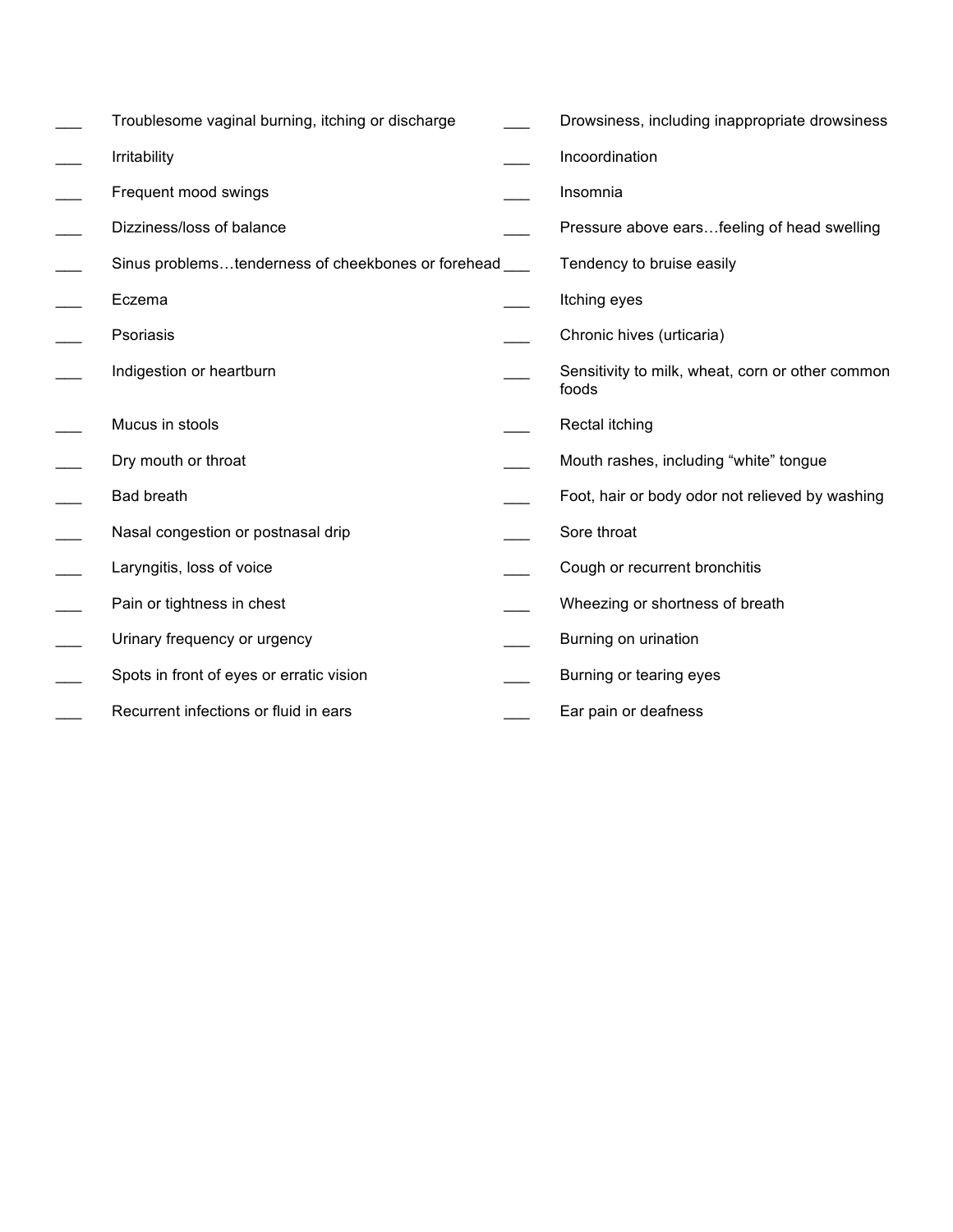## **Testosterone Deficiency**

SIGNS, SYMPTOMS AND ASSOCIATIONS OF TESTSOTERONE DEFICIENCY

| Overall decreased sexual desire                               | Diminished vital energy and sense<br>of well-being        | Decreased sensitivity to sexual<br>stimulation in the clitoris |
|---------------------------------------------------------------|-----------------------------------------------------------|----------------------------------------------------------------|
| Decreased sensitivity to sexual<br>stimulation in the nipples | Overall decreased arousability and<br>capacity for orgasm | Thinning and loss of pubic hair                                |
| Osteoporosis                                                  | Depression                                                | Decreased morning erections                                    |
| Decrease in stiffness of erections                            | Difficulty maintaining erections                          | Mental fatigue                                                 |
| Complacency                                                   | Loss of initiative                                        | Decreased interest in hobbies                                  |
| Crying spells                                                 | Poor muscle tone                                          | Inability to grow muscle                                       |
| Poor stamina                                                  | High cholesterol                                          | Increased breast tissue in males                               |
| Night sweats                                                  | Poor memory                                               | Decreased sexual thoughts                                      |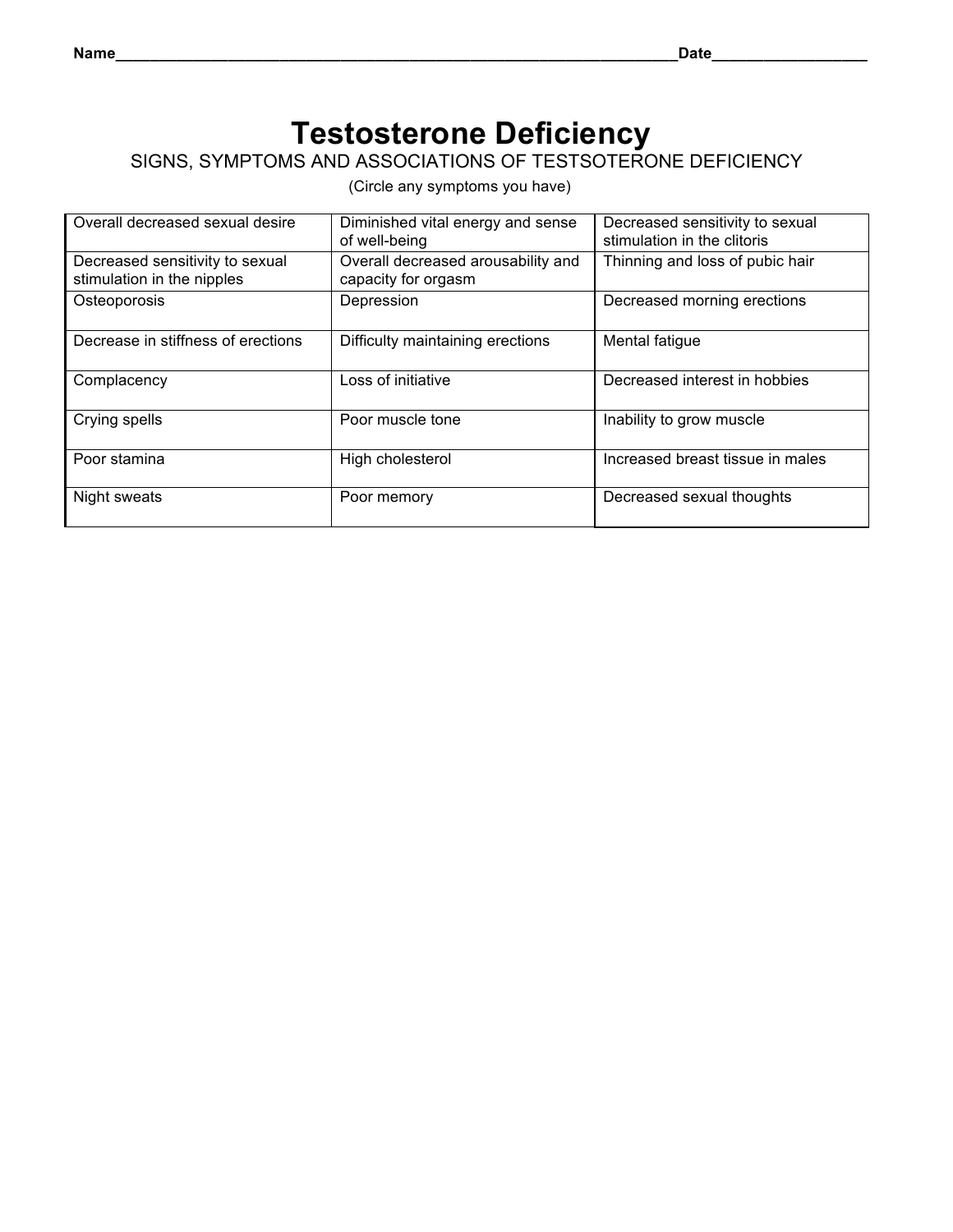# **Hypothyroidism**

SIGNS AND SYMPTOMS RELATED TO HYPOTHYROIDISM

| Dry hair or hair loss                                              | Constipation                                                              | Heavy menstrual periods                            |
|--------------------------------------------------------------------|---------------------------------------------------------------------------|----------------------------------------------------|
| Milky discharge from breasts                                       | Joint aches and Pains                                                     | Sweating less                                      |
| <b>Brittle nails</b>                                               | Hoarse voice                                                              | Muscle cramps                                      |
| Tingling or numbness in fingers or<br>feet                         | Dry skin                                                                  | Hearing becoming worse                             |
| Puffy eyes and face                                                | Slow heartbeat                                                            | Cold intolerance                                   |
| <b>Experiencing stiffness</b>                                      | Weight gain of more than 5 lbs.                                           | Feeling more fatigued                              |
| Skin becoming more coarse                                          | Dry eyes/dry mouth                                                        | Baggy eyelids                                      |
| Shortness of breath during mild<br>exertion                        | Slow speech and movement                                                  | Sleep apnea                                        |
| Low blood pressure                                                 | Decrease in memory                                                        | Problems swallowing                                |
| Carpal tunnel syndrome                                             | Headaches and migraines                                                   | Uterine fibroids                                   |
| Exaggerated PMS/menopause<br>symptoms                              | Yellow skin in palms                                                      | Scalloped tongue                                   |
| Increased<br>cholesterol/triglycerides/LDL                         | Cold hands/feet                                                           | Yeast infections                                   |
| Loss of outside 1/3 of eyebrows                                    | Depression/Anxiety                                                        | Swelling of hands and feet                         |
| Infertility                                                        | Slow thinking                                                             | Miscarriages                                       |
| Autoimmune disease (Rheumatoid<br>Arthritis, Lupus, Crohn's, etc.) | Reliance on coffee or other<br>stimulants                                 | Low sex drive                                      |
| Lumps in breast                                                    | Gum problems                                                              | Anemia                                             |
| Redness in face with exercise                                      | Raynaud's syndrome (Pain and blueing<br>of fingers with exposure to cold) | Tongue biting                                      |
| Tendonitis/Tennis elbow                                            | Low endurance                                                             | Thick tongue                                       |
| No energy for evening activities                                   | Throat clearing                                                           | Cracking in skin of heels                          |
| <b>Diabetes</b>                                                    | Alopecia (patches of hair loss)                                           | Premature graying of hair                          |
| <b>Stroke</b>                                                      | <b>Blocked arteries</b>                                                   | Polymyalgia                                        |
| Vitiligo (loss of skin pigment)                                    | High blood pressure                                                       | Low HDL                                            |
| Manic depression                                                   | Dyslexia                                                                  | Inability to lose weight with diet and<br>exercise |
| Attention deficit disorder                                         | Melasma (discoloration in face)                                           | Excess ear wax                                     |
| Oral temperature consistently below<br>98.5                        | Neck injury i.e. whiplash                                                 | Ligament tears                                     |
| Family history of hypothyroidism or<br>hyperthyrodism              | Chronic infections                                                        | Skin problems (hives, psoriasis,<br>eczema)        |
| Post partum depression                                             |                                                                           |                                                    |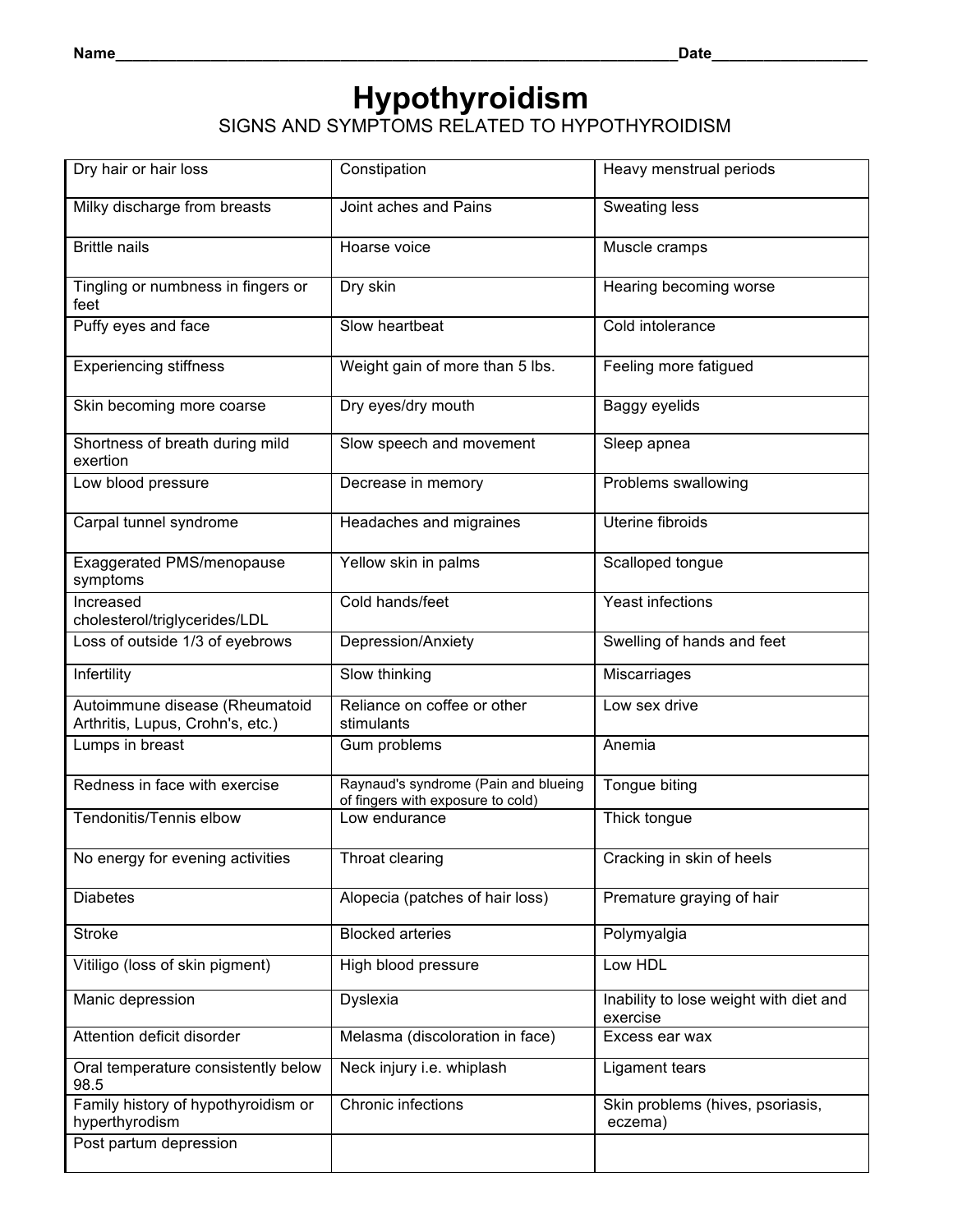**This survey asks about your eating habits in the past year. People sometimes have difficulty controlling their intake of certain foods such as:** 

- **Sweets like ice cream, chocolate, doughnuts, cookies, cake, candy, ice cream**
- **Starches like white bread, rolls, pasta, and rice**
- **Salty snacks like chips, pretzels, and crackers**
- **Fatty foods like steak, bacon, hamburgers, cheeseburgers, pizza, and French fries**
- **Sugary drinks like soda pop**

**When the following questions ask about "CERTAIN FOODS" please think of ANY food similar to those listed in the food group or ANY OTHER foods you have had a problem with in the past year**

|     | IN THE PAST 12 MONTHS:                                                                                                                                                                                                                                                                                     | Never          | Once a<br>month | $2 - 4$<br>times a<br>month | $2 - 3$<br>times a<br>week | 4 or<br>more<br>times or<br>daily |
|-----|------------------------------------------------------------------------------------------------------------------------------------------------------------------------------------------------------------------------------------------------------------------------------------------------------------|----------------|-----------------|-----------------------------|----------------------------|-----------------------------------|
| 1.  | I find that when I start eating certain foods, I end up eating much more than planned                                                                                                                                                                                                                      | $\theta$       |                 | $\overline{2}$              | 3                          | 4                                 |
| 2.  | I find myself continuing to consume certain foods even though I am no longer hungry                                                                                                                                                                                                                        | $\overline{0}$ |                 | $\overline{2}$              | 3                          | 4                                 |
| 3.  | I eat to the point where I feel physically ill                                                                                                                                                                                                                                                             | $\overline{0}$ |                 | $\overline{2}$              | 3                          |                                   |
| 4.  | Not eating certain types of food or cutting down on certain types of food is something I worry about                                                                                                                                                                                                       | $\overline{0}$ |                 | $\overline{2}$              | 3                          | 4                                 |
| 5.  | I spend a lot of time feeling sluggish or fatigued from overeating                                                                                                                                                                                                                                         | $\overline{0}$ |                 | $\overline{2}$              | 3                          | 4                                 |
| 6.  | I find myself constantly eating certain foods throughout the day                                                                                                                                                                                                                                           | $\theta$       |                 | $\overline{2}$              | 3                          | $\overline{4}$                    |
| 7.  | I find that when certain foods are not available, I will go out of my way to obtain them. For example, I will drive to the<br>store to purchase certain foods even though I have other options available to me at home.                                                                                    | $\overline{0}$ |                 | $\overline{2}$              | 3                          | 4                                 |
| 8.  | There have been times when I consumed certain foods so often or in such large quantities that I started to eat food instead<br>of working, spending time with my family or friends, or engaging in other important activities or recreational activities I<br>enjoy.                                       | $\overline{0}$ |                 | $\overline{2}$              | 3                          |                                   |
| 9.  | There have been times when I consumed certain foods so often or in such large quantities that I spent time dealing with<br>negative feelings from overeating instead of working, spending time with my family or friends, or engaging in other<br>important activities or recreational activities I enjoy. | $\theta$       |                 | $\overline{2}$              | 3                          | 4                                 |
| 10. | There have been times when I avoided professional or social situations where certain foods were available, because I was<br>afraid I would overeat.                                                                                                                                                        | $\overline{0}$ |                 | $\overline{2}$              | 3                          | 4                                 |
| 11. | There have been times when I avoided professional or social situations because I was not able to consume certain foods<br>there.                                                                                                                                                                           | $\overline{0}$ |                 | $\overline{2}$              | 3                          | 4                                 |
| 12. | I have had withdrawal symptoms such as agitation, anxiety, or other physical symptoms when I cut down or stopped<br>eating certain foods. (Please do NOT include withdrawal symptoms caused by cutting down on caffeinated beverages<br>such as soda pop, coffee, tea, energy drinks, etc.)                | $\theta$       |                 | $\overline{2}$              | 3                          | 4                                 |
| 13. | I have consumed certain foods to prevent feelings of anxiety, agitation, or other physical symptoms that were developing.<br>(Please do NOT include consumption of caffeinated beverages such as soda pop, coffee, tea, energy drinks, etc.)                                                               | $\theta$       |                 | $\overline{2}$              | 3                          | 4                                 |
| 14. | I have found that I have elevated desire for or urges to consume certain foods when I cut down or stop eating them.                                                                                                                                                                                        | $\overline{0}$ |                 | $\overline{2}$              | 3                          | 4                                 |
| 15. | My behavior with respect to food and eating causes significant distress.                                                                                                                                                                                                                                   | $\theta$       |                 | $\overline{2}$              | 3                          | 4                                 |
| 16. | I experience significant problems in my ability to function effectively (daily routine, job/school, social activities, family<br>activities, health difficulties) because of food and eating.                                                                                                              | $\overline{0}$ |                 | $\overline{2}$              | 3                          | 4                                 |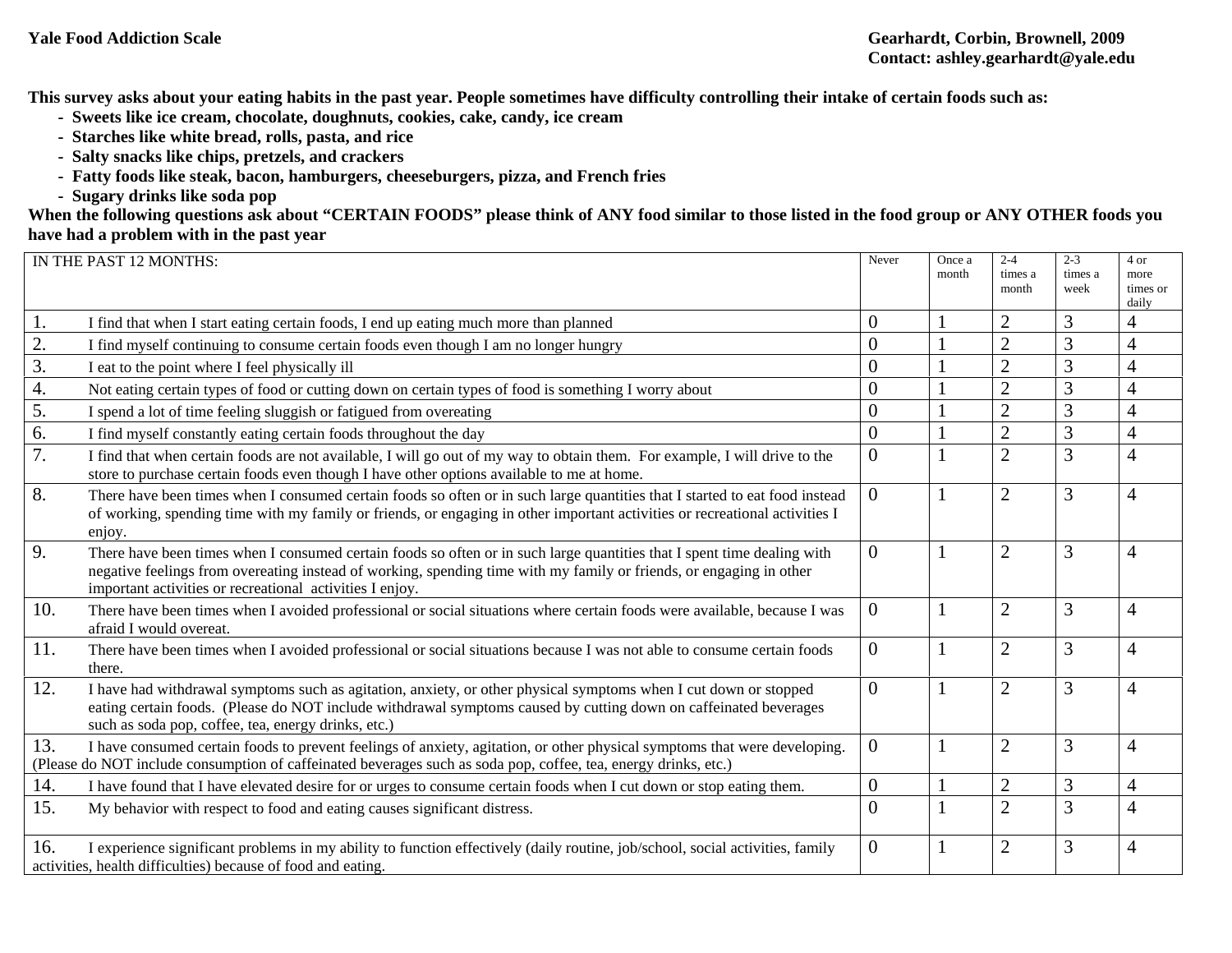|     | IN THE PAST 12 MONTHS:                                                                                                                       | NO <sub>1</sub> | <b>YES</b> |
|-----|----------------------------------------------------------------------------------------------------------------------------------------------|-----------------|------------|
|     | My food consumption has caused significant psychological problems such as depression, anxiety, self-loathing, or guilt.                      |                 |            |
| 18. | My food consumption has caused significant physical problems or made a physical problem worse.                                               |                 |            |
| 19. | I kept consuming the same types of food or the same amount of food even though I was having emotional and/or physical problems.              |                 |            |
| 20. | Over time, I have found that I need to eat more and more to get the feeling I want, such as reduced negative emotions or increased pleasure. |                 |            |
| 21. | I have found that eating the same amount of food does not reduce my negative emotions or increase pleasurable feelings the way it used to.   |                 |            |
| 22. | want to cut down or stop eating certain kinds of food.                                                                                       |                 |            |
| 23. | I have tried to cut down or stop eating certain kinds of food.                                                                               |                 |            |
| 24. | I have been successful at cutting down or not eating these kinds of food                                                                     |                 |            |

| $\overline{\phantom{m}}$ | $t_{1}$ ma<br>4.4 VOU try to<br>$\sim$<br>How many<br>pas<br>eertain foods!<br>-in the<br>vear did<br>. down or<br>eating<br>-stop | time | times | times | times | $\cdots$<br>e time.<br>$\sim$ r |
|--------------------------|------------------------------------------------------------------------------------------------------------------------------------|------|-------|-------|-------|---------------------------------|
| altogether               |                                                                                                                                    |      |       |       |       |                                 |

26.Please circle ALL of the following foods you have problems with:

| Ice cream             | Chocolate       | Apples                  | Doughnuts    | <b>Broccoli</b>     | Cookies | Cake       | Candy             |
|-----------------------|-----------------|-------------------------|--------------|---------------------|---------|------------|-------------------|
| White<br><b>Bread</b> | Rolls           | Lettuce                 | Pasta        | <b>Strawberries</b> | Rice    | Crackers   | Chips             |
| Pretzels              | French<br>Fries | Carrots                 | <b>Steak</b> | <b>Bananas</b>      | Bacon   | Hamburgers | Cheese<br>burgers |
| Pizza                 | Soda Pop        | None of<br>the<br>above |              |                     |         |            |                   |

27. Please list any other foods that you have problems with that were not previously listed: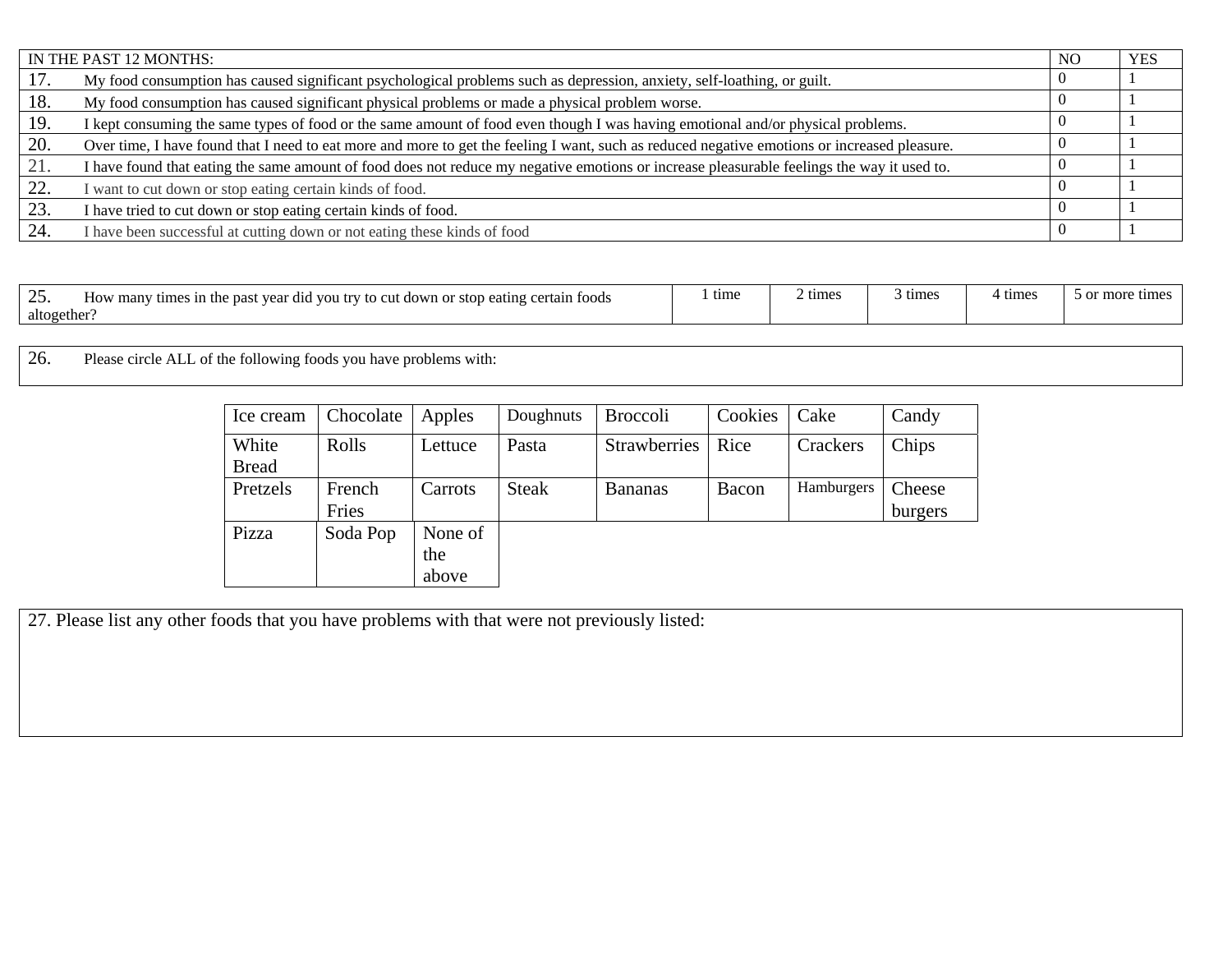# **Estrogen Dominance**

### SIGNS, SYMPTOMS AND ASSOCIATIONS OF ESTROGEN DOMINANCE

| <b>Attention Deficit Disorder</b>                                | Allergies, including asthma, hives,<br>rashes, sinus congestion | Anxiety, often with depression                                                                                                              |
|------------------------------------------------------------------|-----------------------------------------------------------------|---------------------------------------------------------------------------------------------------------------------------------------------|
| <b>Breast cancer</b>                                             | <b>Breast tenderness</b>                                        | Autoimmune disorders such as lupus<br>erythematosus and Hashimoto's<br>thyroiditis and possibly Sjorgren's<br>syndrome (dry mouth/dry eyes) |
| Calcium deposits                                                 | Cervical dysplasia (class 3 pap<br>smear)                       | Cold hands and feet                                                                                                                         |
| Craving of sweets                                                | Decreased sex drive                                             | Depression with anxiety or agitation                                                                                                        |
| Dry eyes                                                         | Early onset of menstruation                                     | Endometrial (uterine) cancer                                                                                                                |
| Fat gain, especially around the hips,<br>thighs and back of arms | Fatigue                                                         | Fibrocystic breasts                                                                                                                         |
| Fluid retention                                                  | Gall bladder disease                                            | Good skin                                                                                                                                   |
| Headaches                                                        | Heavy menses                                                    | Hypoglycemia                                                                                                                                |
| Inability to lose weight                                         | Increased blood clotting (increasing<br>risk of strokes         | Increased HDL                                                                                                                               |
| Increased sensitivity to sight, sound<br>or emotion              | Infertility                                                     | Irritability                                                                                                                                |
| Insomnia                                                         | Large breast                                                    | Loss of scalp hair                                                                                                                          |
| Migraines                                                        | Mood swings                                                     | Palpitations                                                                                                                                |
| Panic attacks                                                    | Excessive vaginal bleeding                                      | Water retention, bloating                                                                                                                   |
| Prostate cancer/enlarged prostate                                | Sluggish metabolism                                             | <b>PMS</b>                                                                                                                                  |
| Weight gain                                                      | Yeast infections                                                | Symptoms of hypothyroidism with<br>normal thyroid blood test                                                                                |
| Insulin resistance or Type II<br>diabetes                        |                                                                 |                                                                                                                                             |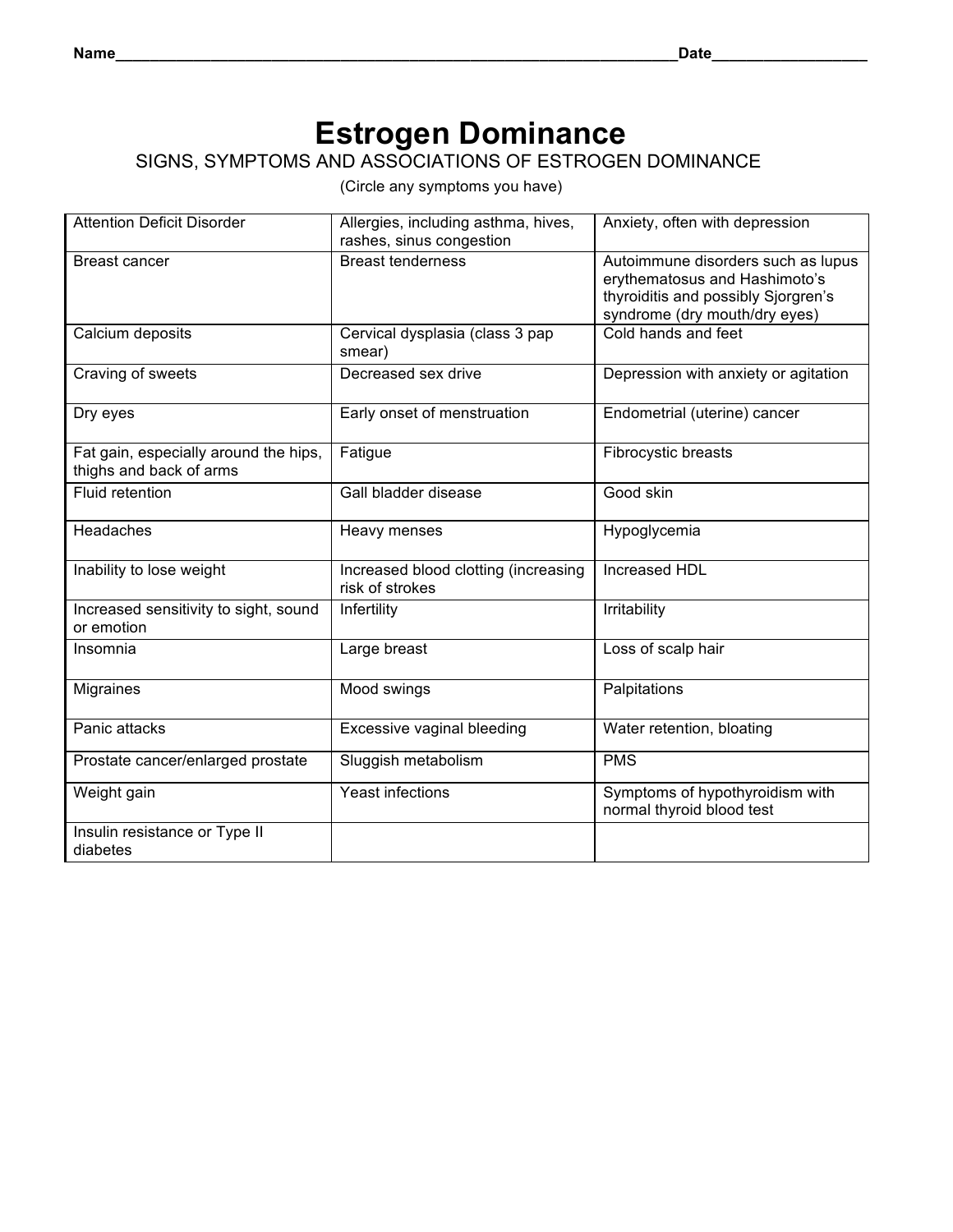# **Read This!!!**

# **The Detox Healing Crisis**

Many people tell me they get sicker a few days into the candida-cleansing regimen. They get more acne, or experience more headaches, and they immediately stop the regimen because of this. Don't make this mistake. This feeling is just a normal healing crisis that everyone experiences before they get better. Shelley has this to say about the healing crisis:

The Healing Crisis, or Die-Off, occurs when the body is detoxifying: releasing stored toxins too rapidly for the paths of elimination to manage, and toxins are therefore floating around the bloodstream, poisoning you all over again.



For instance, autointoxication, or self-poisoning, occurs when the bowels are full of crud, because the body is designed to absorb water and minerals from the colon. Any bacteria, yeast or undigested foods will also get absorbed into the bloodstream to be filtered out all over again by the kidneys, lymph and liver or attacked by the immune system. Both the lymph and the liver rely on the bowels as a place to dump things, so the cycle continues until the bowels are cleansed with

bowel management intervention such as colonics.

The process of cleansing and detoxing is a process of elimination, but the body can eliminate only so fast. Give it more than it can handle and you'll feel poisoned because you are! Thus, intervention that supports the paths of elimination will lessen the effect of the healing crisis, remove toxins, and get you that much closer to vital health.

A healing crisis can also happen as the body replaces old, toxic tissues with new tissues. The old tissues are broken down and added to the bodys waste materials. A healing crisis can happen when you add probiotics, as the microbe colonies react to the newcomers which clean house. You can even experience a healing crisis by giving your body healthy juices that allow access to alkaloids that give passage to stored acids.

What this all adds up to is: headaches, sleepiness, extreme fatigue, constipation or diarrhea, cold and flu symptoms, ear infections, and acne. As long as these symptoms are happening during a detox protocol, they are a natural part of the healing process and should be supported and even celebrated, and yet mitigated so that you stay within your comfort zone.

If you take something such as an herbal tea or intestinal cleanser and experience no healing crisis, then the dose is too small or the product is bunk. Increase dosage until you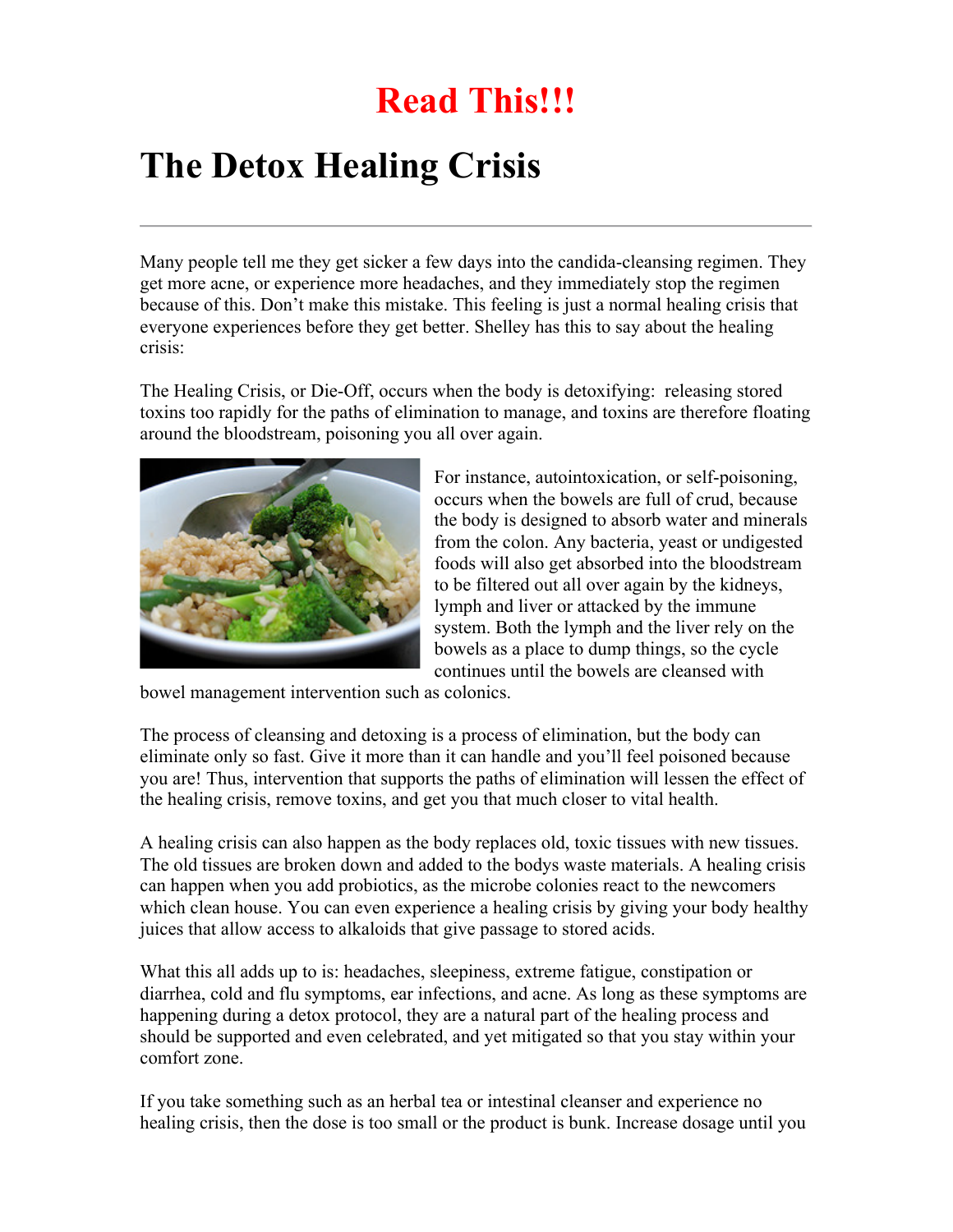feel the healing crisis coming on, that way you'll know it's effective. It's pretty funny, but I'm all the time saying, "Great!' when people complain of a product giving them a headache. The headache is telling you it's working, and that's a good thing.

### **To minimize the Herxheimer Reaction:**

- Drink lots of good water, the cleansing drink, fresh veggie juices, and keep up your essential minerals/salts with broth or EmergenC or the like. As soon as you feel a headache coming on, immediately reach for a glass of water. Make it a habit.
- Drink ginger tea with honey and lemon if mucous is being released.
- Keep the paths of elimination (bowels, lungs, skin, kidneys) clean as possible, as frequently as possible. Definitely consider a colonic or two.
- Take air/sun baths, preferably from 2:00 pm on if summer, or before 11:00 am. Avoid sunbathing during the hottest part of the day, especially if you're Pitta.
- Reduce doses and slow down the detoxification process until you're in your comfort zone ? feeling somewhat ill but functional.
- Take a detox bath
- Sweat by using exercise, saunas, baths, and herbs
- Keep to a very pure diet, consider fasting or eating a mono-diet of Kichadi
- Get minimal exercise daily to keep circulation going. Stretching helps a lot.
- Consider getting a massage, or perform self-massage with sesame oil scented with essential oils such as lavender; peppermint; or a blend of lemon, bergamot, basil, etc.
- A healing crisis means true healing because old injuries and stored toxins are being released. Once released, true repair and regeneration of healthy tissues can begin.

The healing crisis will usually bring about past conditions and personal issues so they can be dealt with and released for all time. Please be aware that the issues may be mental/emotional, not just physical. The healing crisis can include periods of anger, irritability, depression, and intense bouts of sobbing. You don't have to know which trauma you are releasing to release it, so just go with the flow and let it out.

When you're experiencing emotional release, the therapies that seem to help best are bodywork and energetic healing methods such as massage, chiropractic, Rolfing, flower essences, Reiki, acupuncture.

 $\mathcal{L}_\mathcal{L} = \mathcal{L}_\mathcal{L} = \mathcal{L}_\mathcal{L} = \mathcal{L}_\mathcal{L} = \mathcal{L}_\mathcal{L} = \mathcal{L}_\mathcal{L} = \mathcal{L}_\mathcal{L} = \mathcal{L}_\mathcal{L} = \mathcal{L}_\mathcal{L} = \mathcal{L}_\mathcal{L} = \mathcal{L}_\mathcal{L} = \mathcal{L}_\mathcal{L} = \mathcal{L}_\mathcal{L} = \mathcal{L}_\mathcal{L} = \mathcal{L}_\mathcal{L} = \mathcal{L}_\mathcal{L} = \mathcal{L}_\mathcal{L}$ 

### **PLEASE READ AND SIGN BELOW:**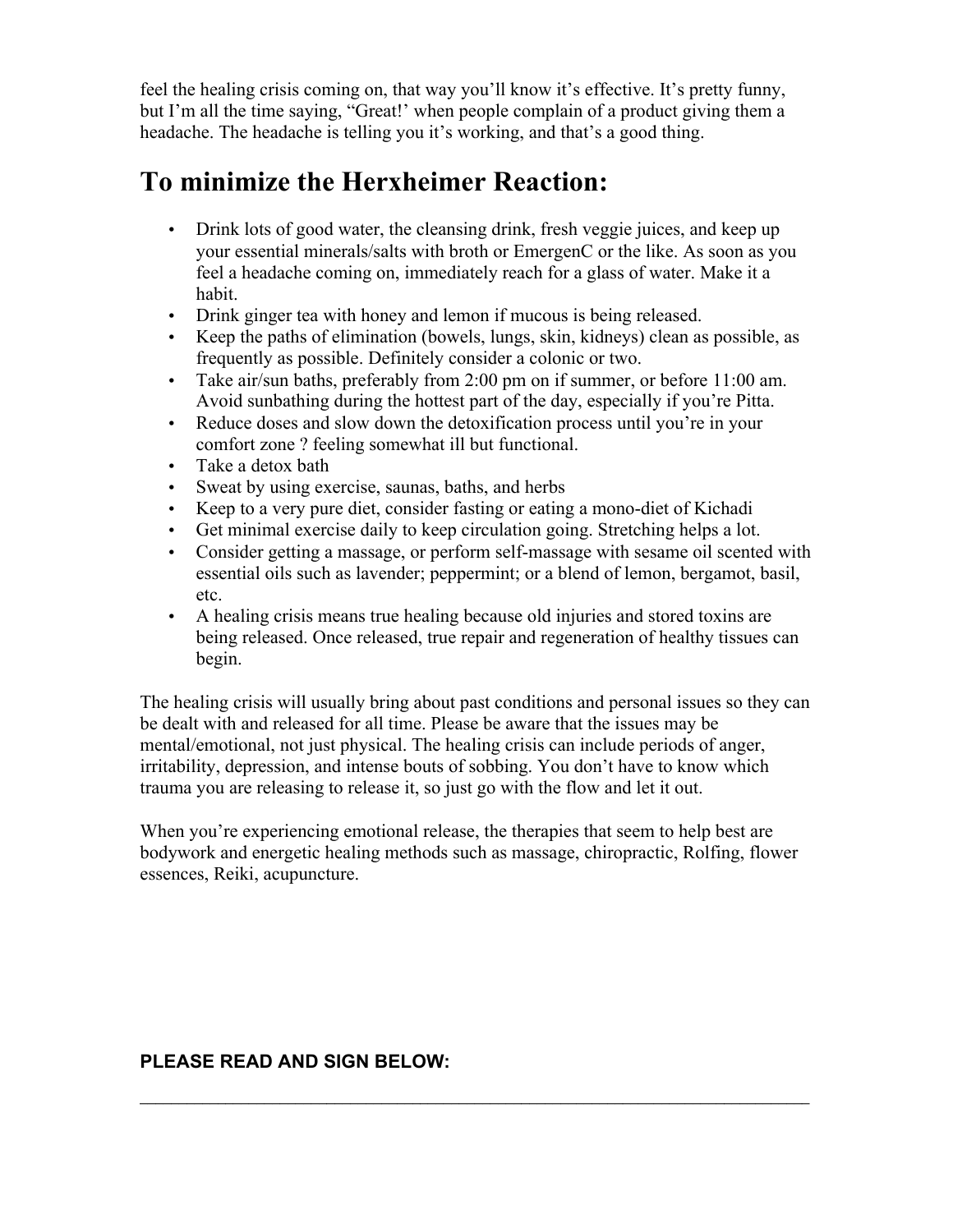#### **Stomach acid deficiency (S.A.D. stomach)**

A deficiency in the production of hydrochloric acid is quite common,especially as we get older. The presence of hypochlorhydria(low stomach acid) is an extremely important finding as stomach acid is responsible for two key functions. The sterilization of food against potentially harmful micro-organisms reduces our risk of overgrowth of the trillions of germs that live in and on us. We now know that we have more germ DNA in us than human. Stomach acid plays a critical role in the digestion of protein molecules called amino acids and the absorption of minerals and vitamins. Stomach acid also signals the release of digestive enzymes and bicarbonate from the pancreas required for digestion. Insufficient stomach acid also causes absorption of partially digested food molecules, leading to food sensitivities. Food components that should be digested and absorbed in the upper intestines, when not processed properly, pass through into the lower intestines providing fuel for harmful micro-organisms, therefore increasing the numbers of germs such as Candida yeast. Low stomach acid allows gastrointestinal overgrowth of germs that ferment your food causing excess gas,heart burn, and more serious conditions such as "irritable bowel syndrome". Malabsorption of minerals, vitamins and amino acids, can cause many other medical problems. Poor mineral absorption can lead to poor growth of hair,skin and nails. Poor absorption of vitamin B12 can lead to dementia. Low stomach acid levels can be genetic or acquired. A number of different medical conditions, listed below, are associated with stomach acid deficiency.

#### **Circle any that apply to you.**

- Asthma.
- Celiac disease.
- Chronic fatigue syndrome (CFS).
- Diabetes melitis.
- Eczema.
- HIV/AIDS.
- Lupus.
- Macular degeneration.
- Multiple chemical sensitivity.
- Pernicious anaemia.
- Psoriasis.
- Reflux.
- Rheumatoid arthritis.
- Rosacea.
- Stomach ulcers/helicobacter pylori.
- Urticaria (hives).
- Vitiligo.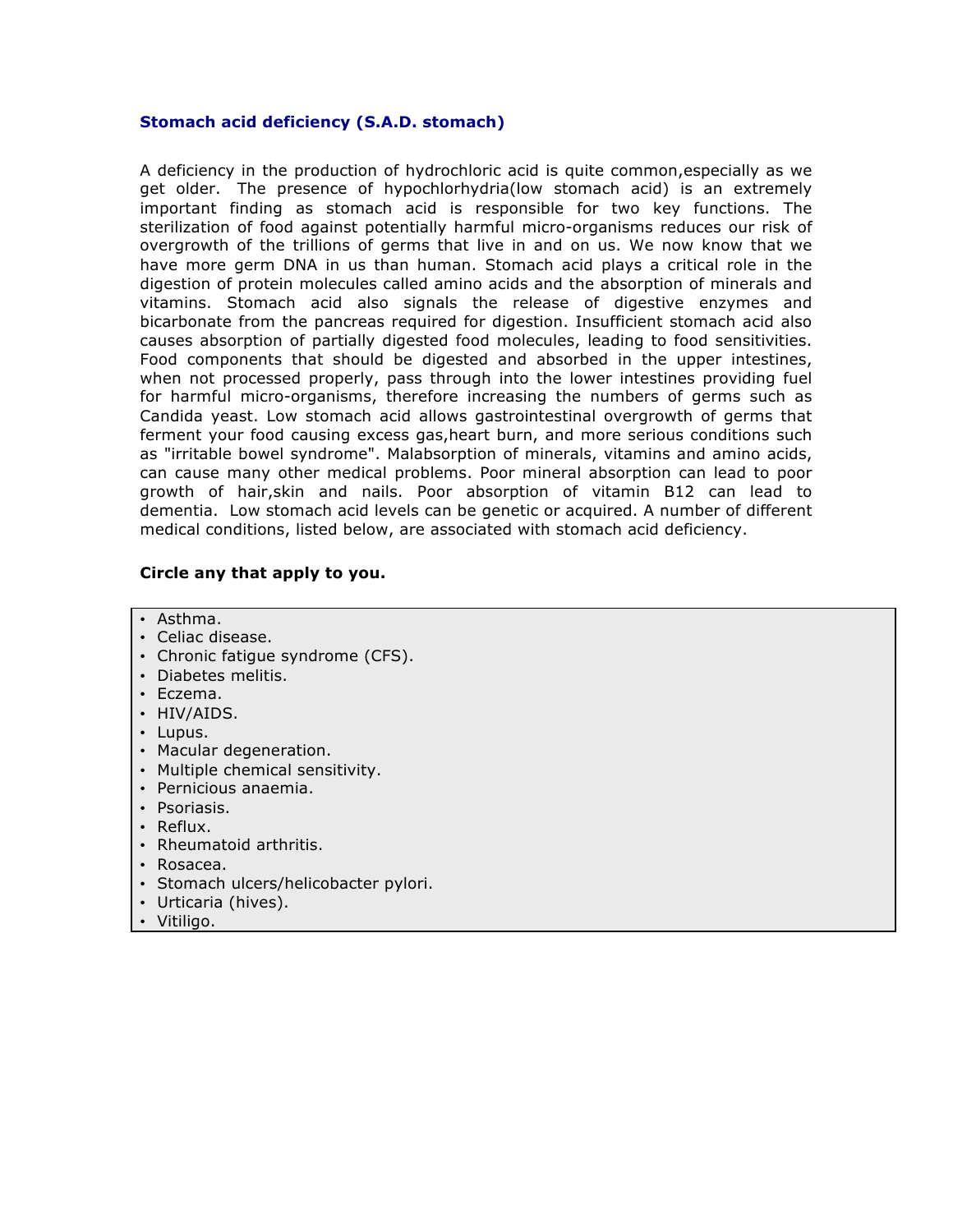People with low stomach acid usually have a number of the following symptoms/signs.

#### **Circle any that apply to you.**

- Stomach aching/pain/discomfort or bloating after meals
- Feel unwell/fatigued right after meals
- Food or water 'sits in stomach'
- High fat foods cause nausea/stomach upset
- Undigested food in stool
- Reflux &/or heartburn
- Poor appetite or feel overly full easily
- Multiple food sensitivities
- Trouble digesting red meat
- Constipation
- Low iron levels
- Frequent nausea
- Nausea/reflux after supplements (e.g. fish oil)
- Burping after meals